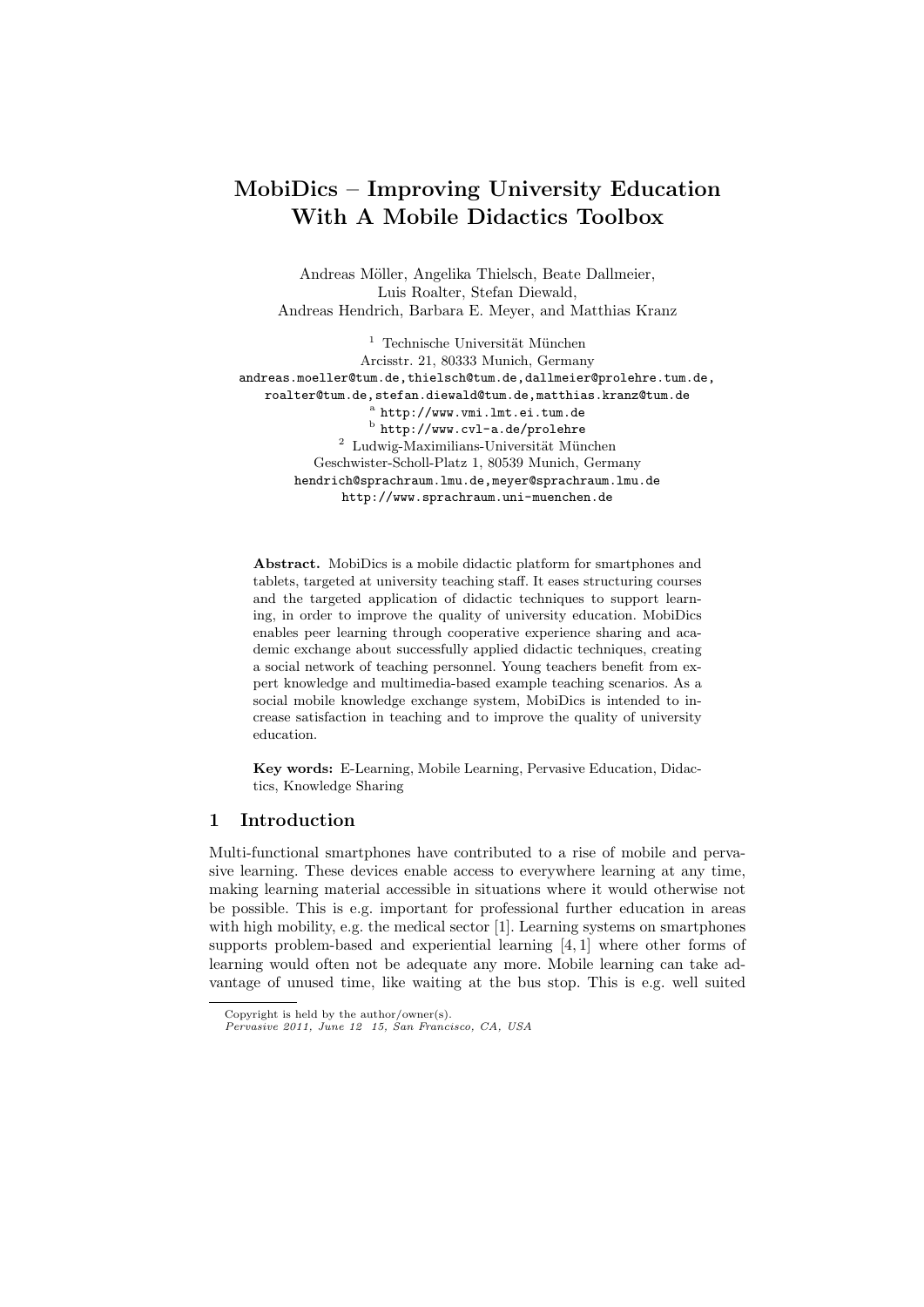2 Möller et al.

for vocabulary tests, that easily can be interrupted and continued ('interruptable learning'). Mobile phones can also be an important instrument for lifelong learning in everyday life [4]. Mobile e-learning is meanwhile well-established in university education, and the educational area in general. However, research on mobile learning so far focuses on systems directly used by students.

We present MobiDics, a mobile learning system addressing *teachers* in higher education, to support them in their function of knowledge transfer. MobiDics extends the scope of classical e-learning applications by pervasive cooperative learning and knowledge sharing, tailored to personal needs. In the following, we introduce the concept of the MobiDics system, summarize its goals and present the functionality and implementation of an initial prototype.

# 2 Goals

With MobiDics, we support course preparation and structuring and encourage the use of didactic methods by professors, lecturers, PhD students, or teaching assistants. Didactic methods are instruments e.g. to activate students and for adequate support of different learning phases, for example generation of knowledge, levels of learning and understanding, or rehearsal [3, 2]. The use of mobile pervasive learning tools also by the teaching side has the potential to improve teaching and thereby to provide better university education.

Besides the primary goal of improving the quality of teaching, MobiDics supports in a broader perspective the following goals:

- higher satisfaction among teaching staff by more effective course planning and preparation
- the support of further education of academic staff, and creation of mobile learning programs that support ad-hoc needs for learning during work, or the personal wish for improvement
- special programs for mobile acquisition of basic competences (e.g. for young teaching staff)
- innovation in professional education and training, and the integration of professional and academic education
- improvement of social mobility, in order to foster equal opportunities in access to educational programs
- reaching target groups that would not as good be addressable without mobile learning [5].

# 3 Concept

MobiDics is intended as mobile supplement to professional training courses on didactic methodologies. The incorporated content was provided by the Centre for Learning and Teaching in Higher Education associated with our university. The advantages of MobiDics are, compared to traditional further education courses:

Everywhere Use: It can be used at every time and location, also without internet connection through offline caching, thereby enabling sensible use even of short periods of time (e.g. in the train or at the bus stop, as well as in the lecture hall).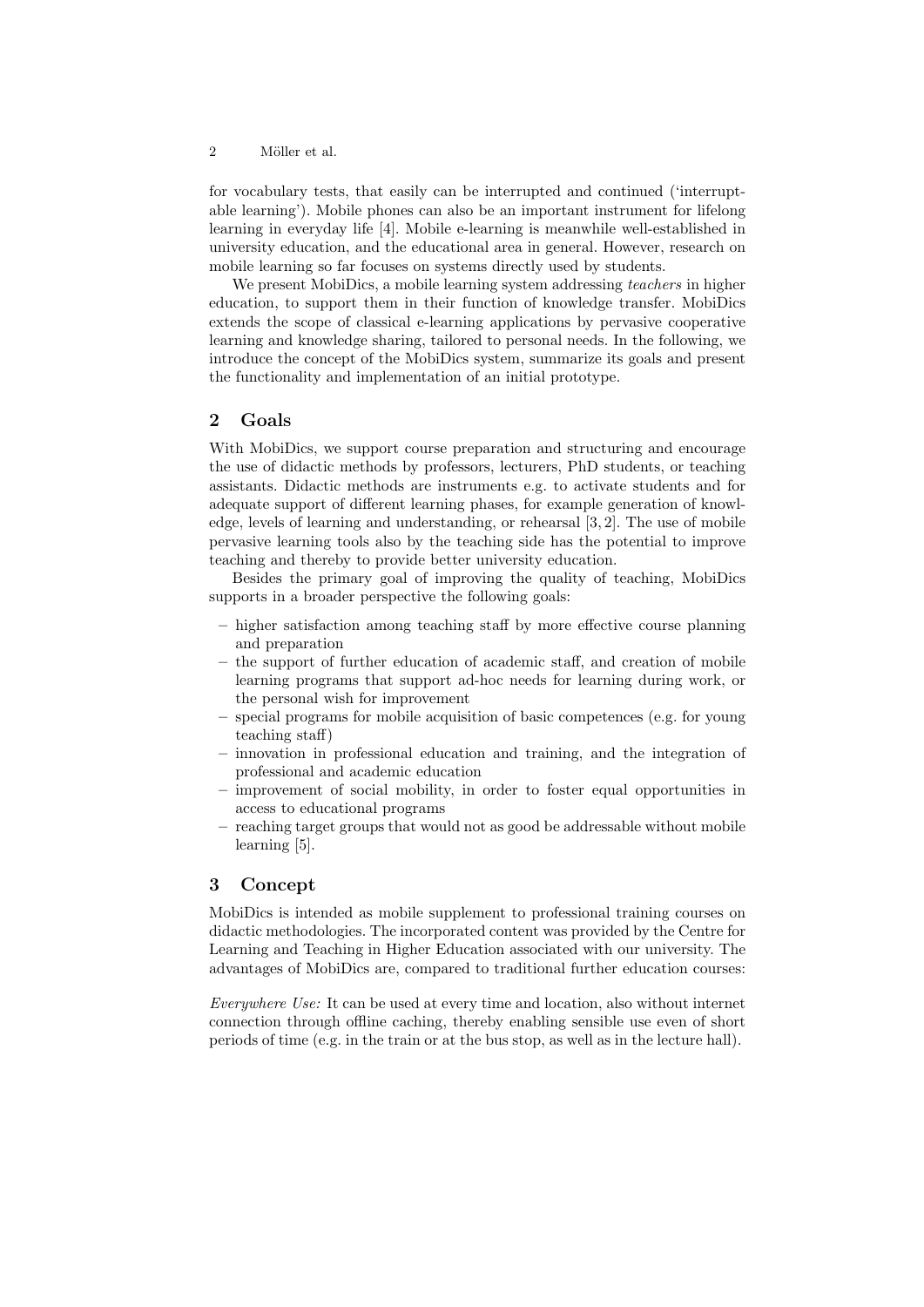Better Understanding: It incorporates multimedia content (images, animation, video) to illustrate appropriate use of didactic methods, going beyond the possibilities of traditional learning material.

Context Sensitivity: The mobile application enables location- and context-sensitive functionality, e.g. suggestions of appropriate methods according to the room. For example, a substitute methods would be required in case of a room change when the planned equipment is not available. MobiDics includes filtering of didactic methods according to course type, audience size, goals, room equipment, seating, learning phase and more, tailored to specific teaching and contextual needs. Pervasive Cooperation: Users can add own content and exchange experience with

didactic techniques. A comment and rating system allows to report the successful application of methods, and to get feedback and knowledge from experts and experienced teachers. This enables everywhere 'peer learning' and makes MobiDics a growing, vital system.

A web-based front end (see Fig. 1, right image) makes MobiDics accessible for conventional desktop use e.g. on the laptop or in the office. It supports more traditional learning scenarios, and more comfortable data and feedback entry.

## 4 Implementation

The didactic content is stored on a central server and accessible by MobiDics clients, running on smartphones or tablets, as well as through an AJAX web interface. The mobile client interface is implemented on Android, supporting a resolution-independent experience on a broad basis of devices, using intuitive smartphone interaction (e.g. swipe navigation and pinch zoom). The content is downloaded to the mobile devices and made available offline on first use. Additions and changes are automatically updated. Content can be searchedas-you-type using free text and predefined filter categories to reduce necessary user input. Users can also create favorites of frequently used content. The user interface on mobile devices can be seen in the left two screenshots in Fig. 1.

User accounts allow managing personal settings and private content. Users can add own content like method extensions, comments, experience reports or entirely new didactic methods, and either save it for personal use, or share it with the community. Updates are automatically downloaded upon the start of the application. Through the login with personal credentials, information is synchronized between mobile device and the database, so that MobiDics is always consistent when e.g. changes are made on the smartphone or the web interface. User-generated content is always marked as such, to distinguish it from built-in methods created by teaching professionals.

# 5 Conclusion

We have presented MobiDics, a mobile didactics toolbox for the smartphone, targeted at professors, lecturers, PhD students, and teaching assistants. MobiDics